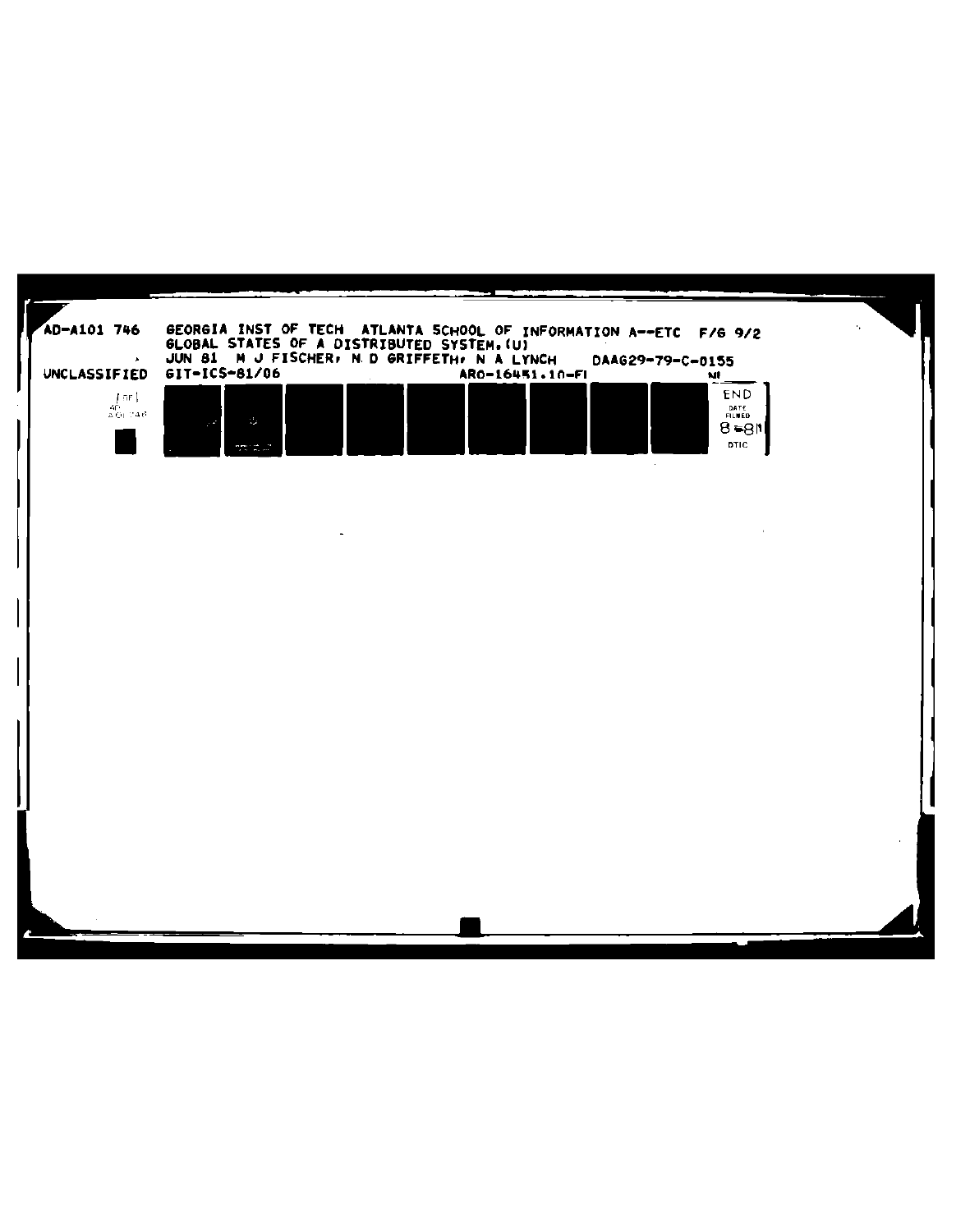**JNCLASS IF IED** SECUHITY CLASSIFICATION OF THIS PAGE (When Data Entered) **HEAD INSTRUCTIONS** REPORT DOCUMENTATION PAGE **BEFORE COMPLETING FORM . . <sup>i</sup>- NU** 2. **GOVT ACCESSION NO. 3 RECIPIENT'S CATALOG NUMBER** *I* **1 16** 4 5 **1. 10 -E L \_ 0" 1 5 4. TITLE (and Subtilaip) TYPE OF REPORT & PERIOD COVERED** Global States of a Distributed System,  $\bigcap_{\mathcal{A}}$  |  $\mathcal{A}$  | Technical  $\tau \in \mathcal{A}$  . THE TRIP (ANTIBORY)<br>
THE TRIP (D) Michael J./Fischer (D) Contract OR GRAMT HUMBER<br>
DRAG29-79-C-01555.<br>
Nancy D./Griffeth<br>
Nancy A./Lynch<br>
Ramy Research Office<br>
Controlling office<br>
D. S. Army Research Office<br>
Post Office Bo **6 PFERFORMING ORG. REPORT NUMBER TOM BERG** BELOW THE STATE OF GRANT NUMBER(s) Nancy D./Griffeth Nancy A. Lynch<br> **VARIONAL CONSTANTS AND ADDRESS 9. PERFORMING ORGANIZATION NAME AND ADDRESS 10. PROGRAM TO PROGRAM TO BUILDERS** Georgia Institute of Technology Atlanta, GA **30332 11. CONTROLLING OFFICE NAME AND ADDRESS REPORT DATE** U. S. Army Research Office  $\begin{pmatrix} \sqrt{1} & 0 \\ 0 & \sqrt{1} & 0 \end{pmatrix}$  Jun 81 Post Office Box 12211 NUMBER OF PAGES Research Triangle Park, NC 27709 6<br> **CONITORING AGENCY NAME & ADDRESS(Il dillerent from Controlling Office)** 15. SECURITY CLASS. (of this report) **14. MONITORING AGENCY NAME & ADDRESS(if different from Controlling Office)** Unclassified **1Sa. DECLASSIFICATION/DOWNGRADING IS. DISTRIBUTION STATEMENT (of** *thia* **Report)** Approved for public release; distribution unlimited. **I. DISTRIBUTION STATEMENT (of the abstact** *entered in* **Block 20. If different from Report)** - **NA IS. SUPPLEMENTARY NOTES** The **view,** opinions, and/or findings contained in this report are those of the author(s) and should not be construed as an official Department of the Army position, policy, or decision, unless so designated **by** other documentation. **19. KEY WORDS** *(Cnlinue on* **re.erse** *aide* **It necee say and** *Identity* **oy oJoca** *inuober)* distributed systems algorithms transaction processing global states checkpoints **PA ABSTRACT (Certified as Provident of A** distributed transaction system is consistent if no trans-<br>actions are in progress. A global checkpoint is a transaction which must<br>view a globally consistent system state for corr **so. AYNrACT (tin0- - FOemm** *afif* **If** *necovem* **d fifeuvio** *by block* **rnmaber)** view a globally consistent system state for correct operation. We present an algorithm for adding global checkpoint transactions to an arbitrary distributed transaction system. The algorithm is non-intrusive in the sense that checkpoint transactions do not interfere with ordinary transactions in progress; however, the checkpoint transactions still produce meaningful results. **DD 1**5 **COFF EDITION OF 'NOV 65 IS OBSOLETE** UNCLASS IF IED **SECURITY CLASSIFICATION OF THIS PAGE (When Data Entered) ,** /7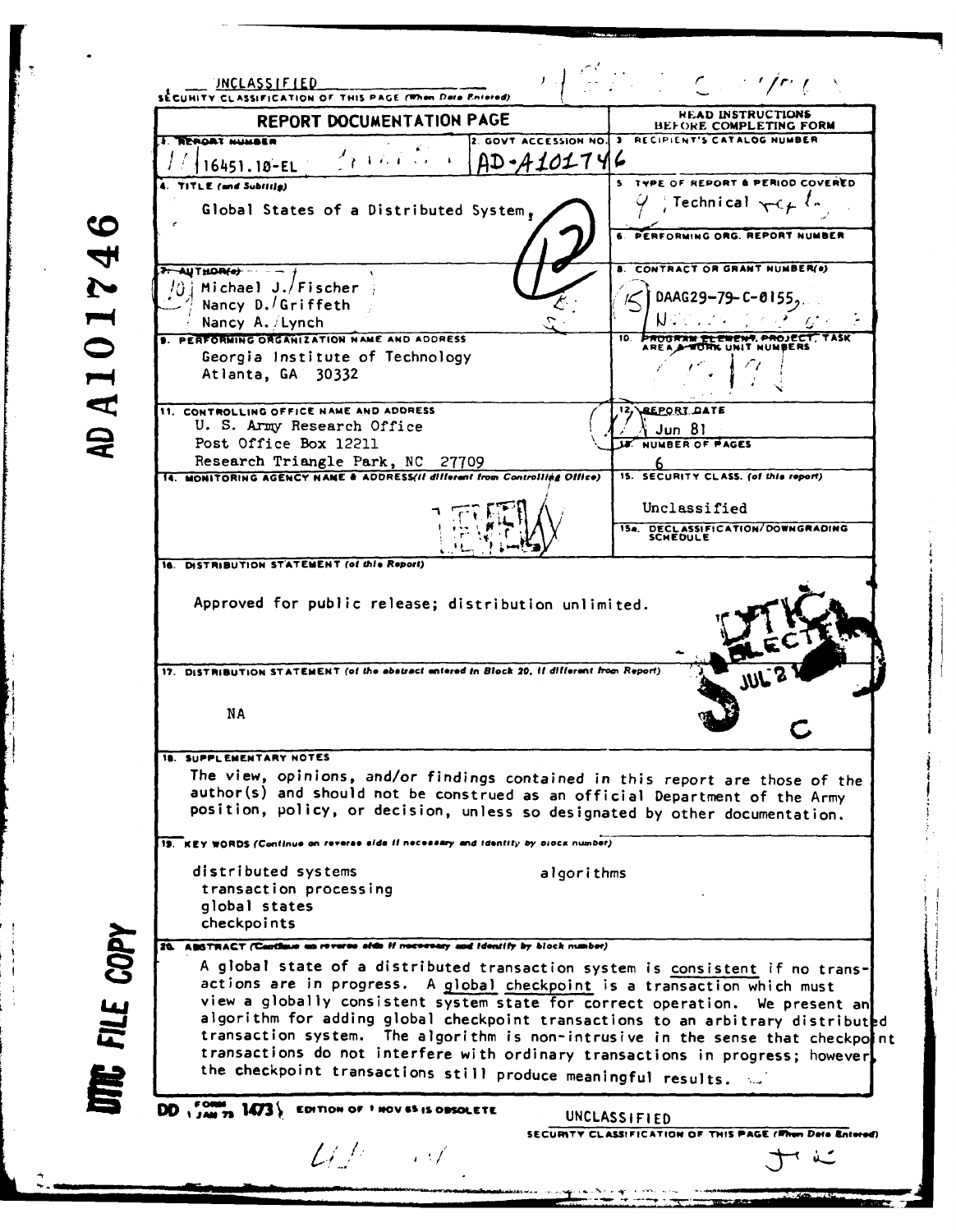# **GEORGIA INSTITUTE** OF **TECHNOLOGY 81 7** 20 20 **<u><b>v v v v v l** *s*</u>

Information and Computer Science

School **of**

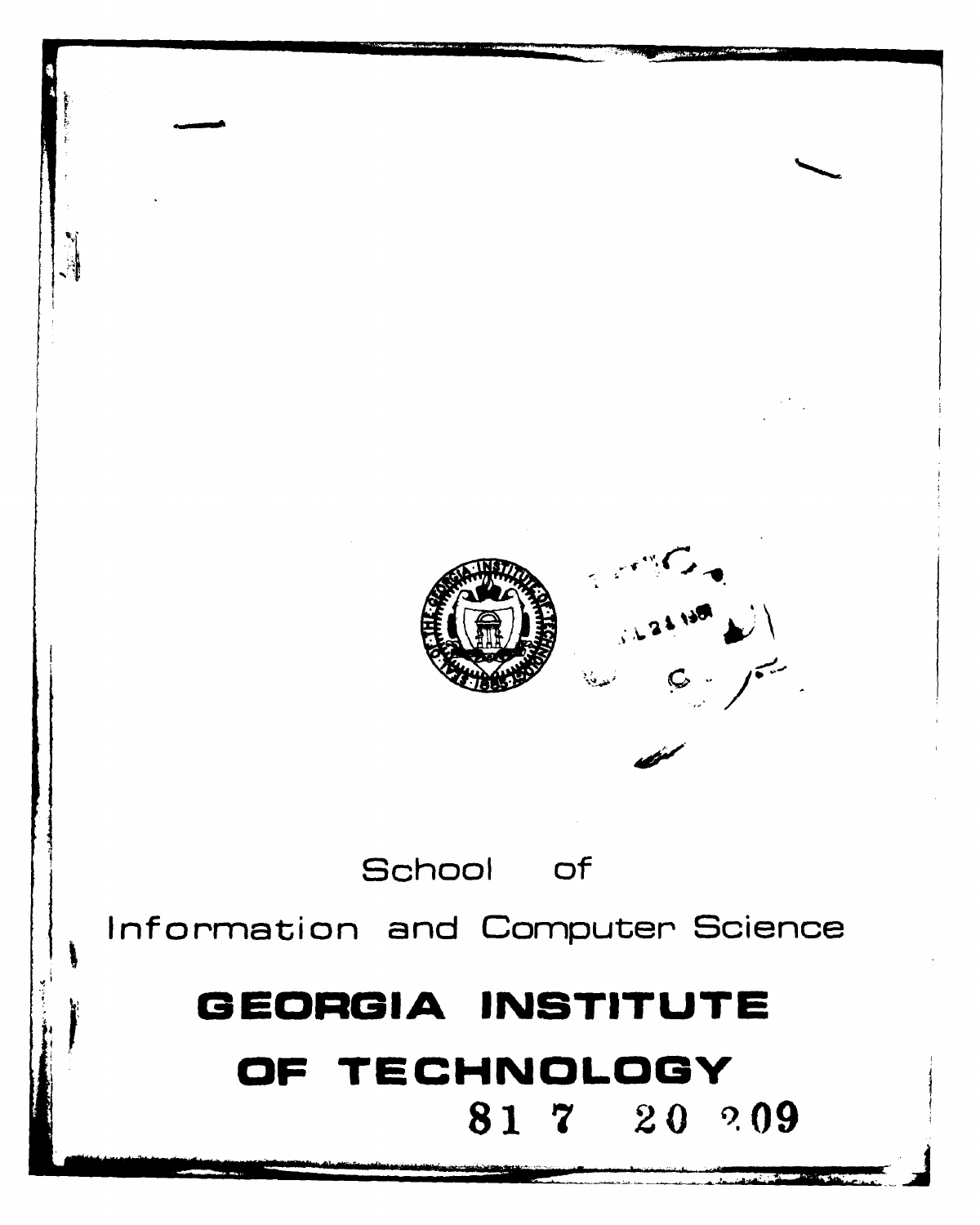

**S 31 1001** 

## **GIT-ICS-81/06 GLOBAL STATES OF A DISTRIBUTED SYSTEM\***

MICHAEL **J.** FIscHER\*\* NANCY D. GRIFFETH<sup>\*\*\*</sup> NANCY A. LYNCH<sup>\*\*\*</sup>

\*\*Department of Computer Science University of Washington Seattle, Washington 98195

University of Washington<br>
Seattle, Washington 98195<br>
\*\*\* School of Information and Computer Science<br>
Georgia Institute of Technology<br>
Atlanta. Georgia 30332 Georgia Institute of Technology Atlanta, Georgia 30332 **,**

This research was supported in part **by** the National Science Foundation under grants MCS77-02474, MCS77-15628, MCS80-03337, U.S. Army Research Office Contract<br>Number DAAG29-79-C-0155 and Office of Naval Research Contracts N00014-79-C-0873 and N00014-80-C-0221.

**' " :F..**

םמ

and/or  $Spec1a1$  $|h \vee a11|$ 

**JUNE 1981**

 $\sim$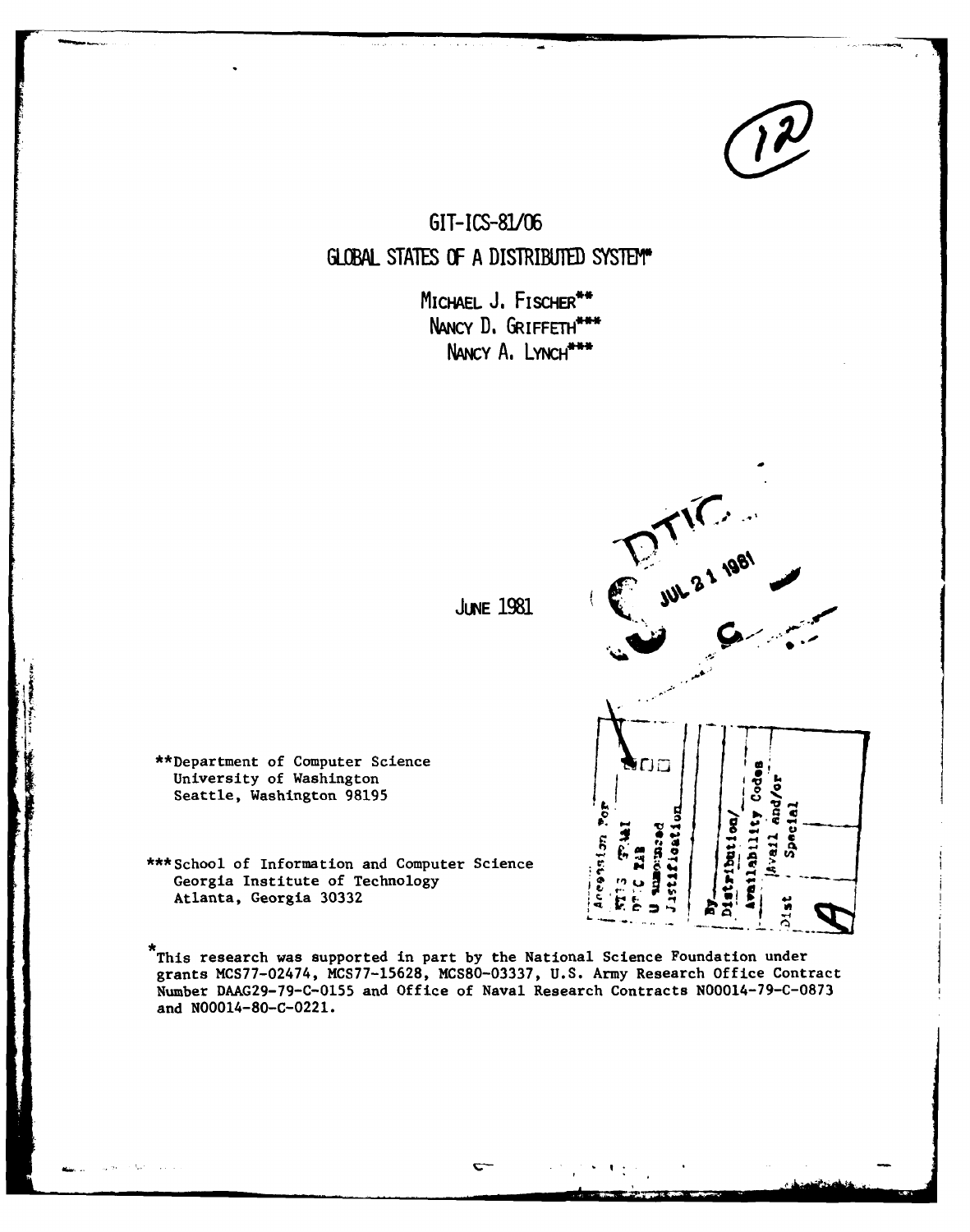### GLOBAL **STATES** OF **A** DISTRIBUTED SYSTEM **\***

 $\mathbf{1}$ 

Michael J. Fischer University of Washington

 $\tilde{a}$ 

Nancy **D.** Griffeth **Nancy A.** Lynch **Nancy A.** Lynch **Georgia** Institute of Technology **6.** Georgia Institute of Technology

Georgia Institute of Technology

system is consistent if no transactions are in one account to another. progress. **A** global checkpoint is a transaction which must view a globally consistent system state  $\qquad$  One useful kind of transaction is a "check-<br>for correct operation. We present an algorithm point" -- a transaction that reads and returns a for correct operation. We present an algorithm point" -- a transaction that reads and returns all<br>for adding global checkpoint transactions to an the current values for the objects of the system. for adding global checkpoint transactions to an the current values for the objects of the system.<br>arbitrary distributed transaction system. The In a bank database, a checkpoint can be used to algorithm is non-intrusive in the sense that audit all of the account balances (or the sum of checkpoint transactions do not interfere with all account balances). In a population database ordinary transactions in progress; however, the checkpoint can be used to produce a census. In a checkpoint transactions still produce meaningful general transaction system, the checkpoint can be results. The contract of the contract of the contract of the contract of the contract of the contract of the contract of the contract of the contract of the contract of the contract of the contract of the contract of the c

Computing systems operate by a sequence of internal transitions on the global state of the internal transitions on the global state of the For a checkpoint transaction to return a system. The global state represents the collec- meaningful result, the individual read steps of tive state of a set of objects which the system the checkpoint must not be permitted to interleave are necessary to accomplish a larger semantically- an inconsistent state can be returned even for a meaningful task, called a transaction. Transac- correctly operating system, and it might be quite tions are designed to take the system from one difficult to obtain useful information from such meaningful or consistent state to another, but intermediate results. For example, in a bank dat during the execution of the transaction, the base with transfer operations, an arbitrarilysystem may go through inconsistent intermediate interleaved audit might completely miss counting states. Thus, to insure consistency of the some money in transit or count some transferred<br>system state, every transaction must either be money twice, thereby arriving at an incorrect ve

rency control. In a distributed database system, a standard criterion for correctness of a system checkpoint. In the bank database, a global check-<br>is that all allowable interleavings of transac-<br>point would only see completed transfers; no money tions be "serializable" (cf. **[I]).** However, there would be overlooked in transit, and a correct sum are systems which can run acceptably with uncon-<br>strained interleavings. In a banking system, for general, a global checkpoint views a globally strained interleavings. In a banking system, for general, a global checkpoint views example, a transfer transaction might consist of consistent state of the system. example, a transfer transaction might consist of a withdrawal step followed **by** a deposit step. In order to obtain fast performance, the withdrawals In this paper, we present a method of imple-<br>and deposits of different transfers might be menting global checkpoints in general distributed

ABSTRACT **ISSUE USER USER ASSESS** users of the banking system are thereby presented with a view of the account balances which includes A global state of a distributed transaction the possibility of money being "in transit" from

In a bank database, a checkpoint can be used to checkpoint transactions do not interfere with all account balances). In a population database, a<br>ordinary transactions in progress; however, the checkpoint can be used to produce a census. In a general transaction system, the checkpoint can be checkpoint produces an inconsistent system state, **1.** Introduction one assumes that an error has occurred and takes appropriate recovery measures.

controls. Often many primitive state transitions with the steps of the other transactions; otherwise intermediate results. For example, in a bank datasystem state, every transaction must either be money twice, thereby arriving at an incorrect value<br>run to completion or not run at all.<br>for the sum of all the account balances. for the sum of all the account balances.

Transactions are often the basis for concur-<br>
v control. In a distributed database system, with any other transactions is called a global point would only see completed transfers; no money

and deposits of different transfers might be menting global checkpoints in general distributed<br>allowed to interleave arbitrarily, even though the transaction systems. We assume one starts with a transaction systems. We assume one starts with an underlying distributed transaction system known to be correct. Next we add some checkpoint transactions **C** which are known to be correct if run when \*This research was supported **in** part **by** the no other transactions are running. Call the result-National Science Foundation under grants **MCS77-** ing system **S** . Finally, we show how to transform that always returns a view of a globally consistent system state of the underlying transaction system.

<sup>02474,</sup> **?CS77-15628, MCS78-01698, MCS80-03337, U.S. S** into a new system **S'** which does the **"same"** Army Research Office Contract Number DAAG29-79-C-0155 and Office of Naval Research Contracts **0155** and Office of Naval Research Contracts tions in C into **a** global checkpoint, i.e. **one**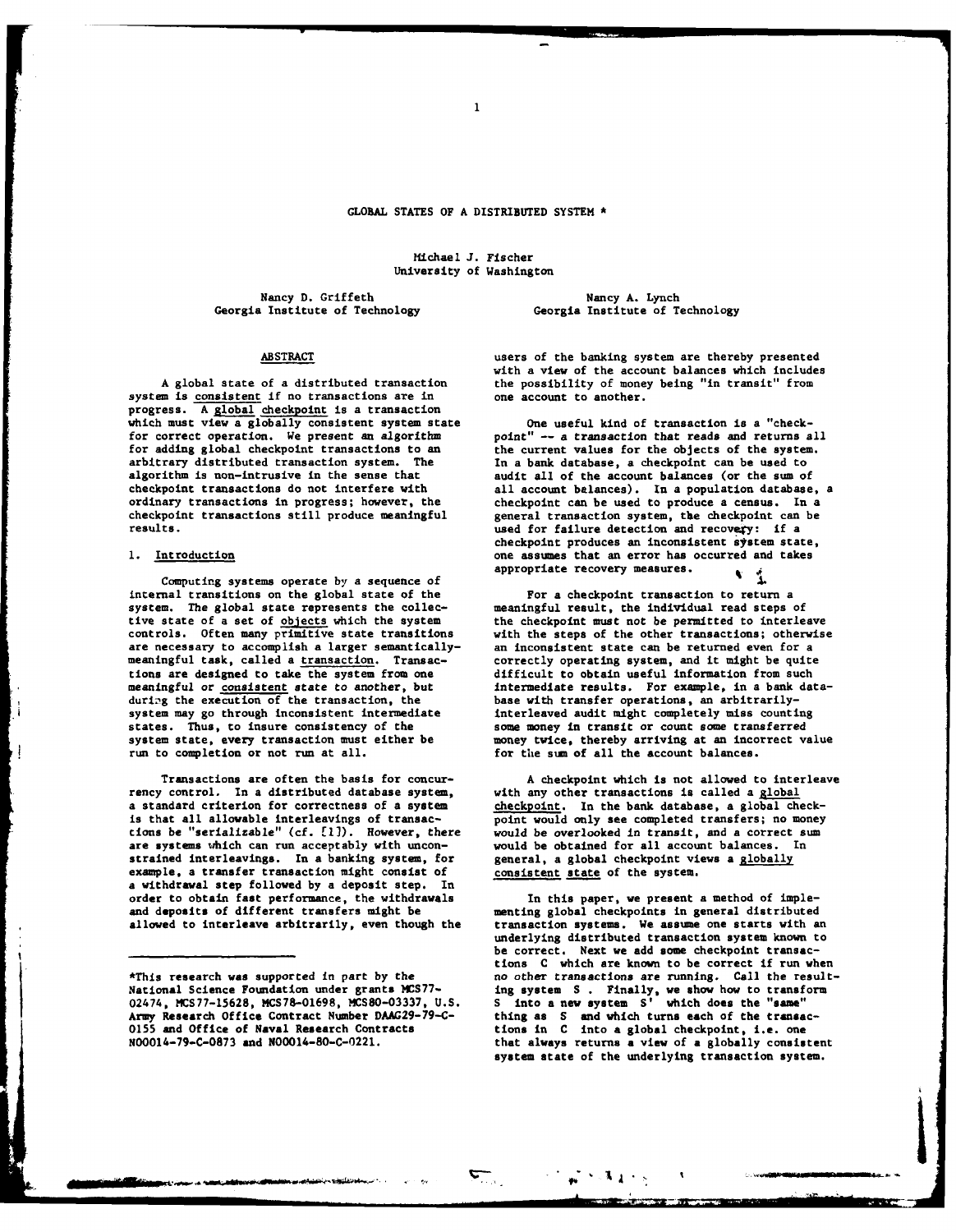Our introduction of the global checkpoints is **3.** An Abstract Distributed Transaction System "nonintrusive" in the sense that no operations of the underlying system need be halted while the In a database system, a transaction is usually global checkpoint is being executed. Because of considered to be a sequence of operations on the global checkpoint is being executed. Because of considered to be a sequence of operations on the<br>this, it is not always possible to have the global database entities which should be performed accom checkpoint view a consistent state in the recent ing to some concurrency control policy. For our history of the underlying transaction system, for purposes, we do not need to look inside the trans that system might enter consistent states only tions  $--$  all that we require is that a particular<br>infrequently because of heavy transaction traffic. transaction can be requested at any time, and once Thus, instead of viewing a consistent state that actually occurs, our global checkpoints view a actually occurs, our global checkpoints view a What the transaction does while it is running and<br>state that could result by running to completion bow it interacts with other concurrent transaction execution.

conditions and describe the algorithm is that of assume that an infinite number of transactions are **[2].** Only a brief description is provided in this **possible, although only a** finite **number can** be paper; the reader is referred to [2] for a complete, running at any given time; thus, our systems never rigorous treatment. Stop. In the stop. In the stop.

The basic entities of the model are processes Formally, an abstract transaction system is a<br>(automata) and variables. Processes have states distributed system whose external variables, called execution step of a process involves accessing one a finite set of transaction status words, each of variable and possibly changing the process' state which is a triple (t, a, s), where teT, a is variable and possibly changing the process' state which is a triple  $(t, a, s)$ , where  $t \in T$ , a is<br>or the variable's value or both. A system of an arbitrary parameter or result value of the or the variable's value or both. A system of an arbitrary parameter or result value of the processes is a set of processes, with certain of transaction, and  $s \in \{'RUNNNING', 'COMPLETE'\}$ its variables designated as internal and others as cribes the state of the transaction. We require by the given system. External variables are assumed to be accessible to some "environment" (e.g. other processes or users) which can change The intended operation of the system is as<br>the values between steps of the given system. Follows: A user initiates a transaction twi

described by a set of execution sequences. Each sequence is a (finite or infinite) list of steps sequence is a (finite or infinite) list of steps replaces that triple by a new triple (t, b, which the system could perform when interleaved 'COMPLETE') in the same port. The value b which the system could perform when interleaved 'COMPLETE') in the same port. The value **b** is with appropriate actions **by** the environment. Each the result of the transaction. We assume the user sequence is obtained by interleaving sequences of behaves correctly in not trying to initiate the<br>steps of the processes of the system. Each process same transaction more than once and in not modifysteps of the processes of the system. Each process<br>must have infinitely many steps in the sequence

system, certain information in the execution sequences is irrelevant. The external behavior of a system S of processes, extbeh(S), is the set Thus, a correct abstract transaction system<br>of sequences derived from the execution sequences running with a correct user maintains a global of sequences derived from the execution sequences<br>by "erasing" information about process identity, by "erasing" information about process identity, invariant that for each transaction  $t \in \tilde{T}$ , there changes of process state and accesses to internal is at most one port containing a transaction state the form of a sequence of variable actions, which are triples of the form  $(u, X, v)$ , where u is the old value read from the variable X, and v is the new value written by an atomic step of the latent if it has no status word. The conditions system. The external behavior completely charac-<br>the system from the user's point of view; the status of a transaction are from terizes the system from the user's point of view;<br>two systems with the same external behavior are completely indistinguishable to the user. every running transaction eventually becomes

this, it is not always possible to have the global database entities which should be performed accord-<br>checkpoint view a consistent state in the recent ing to some concurrency control policy. For our purposes, we do not need to look inside the transactransaction can be requested at any time, and once<br>requested, it will eventually run to completion. state that could result by running to completion how it interacts with other concurrent transactions<br>all of the transactions that are in progress when does not concern us. We simply assume a distribute all of the transactions that are in progress when does not concern us. We simply assume a distributed<br>the global checkpoint begins, as well as some of system which understands the initiation and complethe global checkpoint begins, as well as some of system which understands the initiation and comple-<br>the transactions that are initiated during its tion of transactions at its external variables. tion of transactions at its external variables.

We make the technical restriction that each 2. A Model for Asynchronous Parallel Processes transaction can be invoked only once; thus, our transactions should be thought of as instances of The formal model used to state the correctness is the usual database notion of transaction. We also<br>tions and describe the algorithm is that of it assume that an infinite number of transactions are

(automata) and variables. Processes have states distributed system whose external variables, called<br>(including start states and possibly also final ports, have a special interpretation. Let T be an (including start states and possibly also final ports, have a special interpretation. Let T be an states), while variables take on values. An atomic influite set of transactions. Each port can contain infinite set of transactions. Each port can contain  $transaction, and s \in {'RUNNING', 'COMPLETE'}$  desthat each port can be accessed by only one process, called the <u>owner</u> of the port.

follows: A user initiates a transaction t with argument a **by** inserting the triple **(t,** a, The execution of a system of processes is **'RUNNING')** into the set of transaction status must have infinitely many steps in the sequence ing the transaction status word once a transaction unless that<br>inless that process reaches a final state. Ins been initiated. Likewise, a correct abstract has been initiated. Likewise, a correct abstract transaction system never changes the ports or For describing the external behavior of a modifies the transaction status words except as<br>m. certain information in the execution described above.

changes of process state and accesses to internal is at most one port containing a transaction status<br>variables. What remains is just the history of word with t as first component, and there is at word with t as first component, and there is at accesses to external variables. This history takes most one such word in that port. We call that word, the form of a sequence of variable actions, which if it exists, the status word for t, and we say t is <u>running</u> or completed depending on the third component of its status word. We say t is running and from running to completed; moreover, completed. Note also that there **is** no **a** priori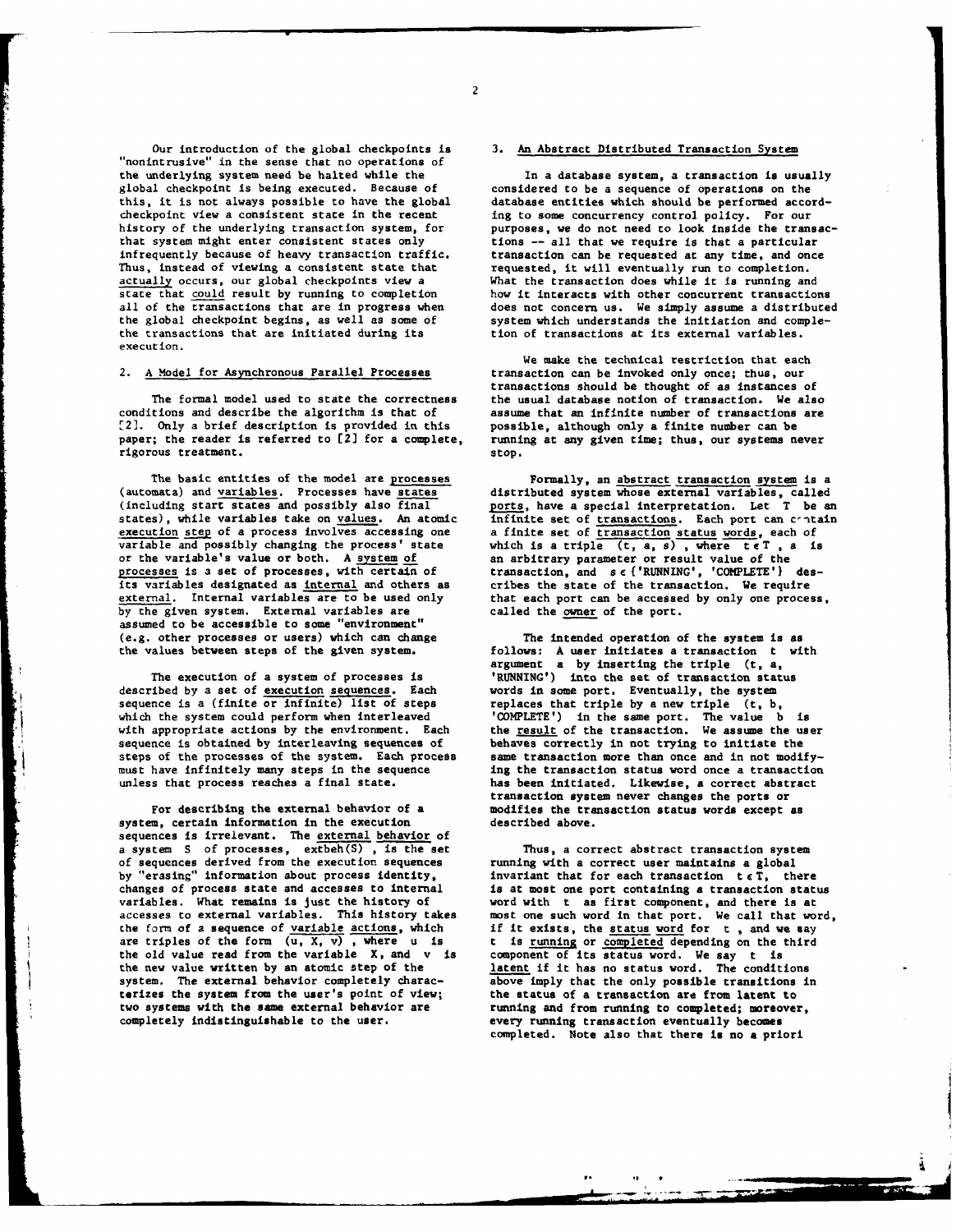Let  $C \subseteq T$  be a distinguished set of transac-<br>tions called checkpoints. Members of T-C are called <u>ordinary transactions</u>. The execution of a are discarded, so other transactions continue<br>
checkpoint transaction and the result it returns to operate as if no checkpoints had ever take are valid if no other transaction is running while the checkpoint is. While we make no restrictions on what a checkpoint does, the intuition is that With this motivation in mind, we now turn to a checkpoint needs to look at a globally consistent the definitions needed to state the formal correct system state in order to work properly, that is, a state of the system that occurs when no transactions are in progress. For example, the checkpoint might Let X be a port and u, v be sets of be an audit of the account balances in a simple transaction status words. We call the variable banking system, or it might be a consistency check action (u,Xv) a port action. Let **PA** be the in a file system. These two examples are pursued set of all port actions. **A** behavior sequence is a further in Section **6.** finite or infinite sequence of port actions, i.e.

Our goal in this paper is, given a transaction  $\overline{a}$  member of  $\overline{B}$  = PA<sup>\*</sup>  $\cup$  PA<sup>\*</sup>. system S with checkpoints, to construct a new Let h be a map which erases checkpoint transaction system **S'** which does the "same" thing status words from port values, that is, if u is as S for non-checkpoint transactions and which **status words from port values, that is,**<br>a set of transaction status words, then returns a valid result for each checkpoint transaction. **A** straightforward implementation of **S'** would simply suspend further processing of transactions when a checkpoint is requested, wait for any **Extend h** to **port actions by** transactions currently in progress to complete, and then run the checkpoint. After the checkpoint has  $h((u, X, v)) = (h(u), X, h(v))$ . been completed, normal processing of transactions

In many practical situations, however, such wise. a solution is highly undesirable, for the entire  $\qquad \qquad$  Let  $e \in B$ . Define two functions: system must wait while a checkpoint is being performed. This is likely to take a considerable running(e) =  $\{\mathbf{t} \in \mathbf{T} \mid \mathbf{e} = \mathbf{e}_1 \cdot (\mathbf{u}, \mathbf{X}, \mathbf{v}) \cdot \mathbf{e}_2\}$  and length of time since checknoints may require length of time since checkpoints may require reading the entire system state.<br>  $(t, a, 'RUNNING') \in u$  for  $(t, a, a')$ 

In Section **5,** we present a solution which **'RUNNING')** some transaction permits checkpoints to be run concurrently with  $\begin{array}{ccc}\n\text{the normal processing of ordinary transactions.} \\
\text{the normal processing of ordinary transactions.}\n\end{array}$ the normal processing of ordinary transactions.<br>The price we pay is in having a slightly less **ICA, and**  $e_2 \in B$  . The price we pay is in having a slightly less The price we pay is in having a slightly less appealing correctness condition for the result of the checkpoint. Since normal transactions are not suspended, the system may never reach a globally consistent state, so it is not obvious how a meaningful result can be obtained at all. Our approach is to run the checkpoint on a globally consistent state obtained by the following steps:

**i.** Disable the initiation of further transactions

2. Run to completion any transactions in progress.

To **do** this and still not interfere with the processing of normal transactions requires that we split Let eeB, terunning(e), and ieN. the computation into two parallel branches. One starts at step i of e if i is the length of **b**<br>branch continues to simulate S on the ordinary the longest prefix e, of e for which ta transactions; the other branch handles the execu- running( $e_1$ ). tion of the checkpoint as described above. When the checkpoint is complete, the result is stored An abstract distributed transaction system S<sup>'</sup><br>back in the appropriate transaction status word is a <u>faithful implementation</u> of a system S' with back in the appropriate transaction status word is **a** faithful implementation of **a** system **S** with

- bound on the number of transactions that can **be** (a) The value returned **by** a checkpoint does not reflect what actually happened in the history of execution; only what might have happened if 4. Checkpoint Transactions certain transactions initiated after the start of the checkpoint **had** not occurred.
	- (b) Any side-effects of checkpoint transactions to operate as if no checkpoints had ever taken<br>place.

the definitions needed to state the formal correct-<br>ness conditions for the system S'.

$$
h(u) = \{(t,a,s) \mid (t,a,s) \in u \text{ and } t \in T-C\}.
$$

can be resumed. Extend h further to B **by** applying it component-

complete(
$$
e
$$
) = {  $t \in T | e = e_1 \cdot (u, X, v) \cdot e_2$  and  
\n( $t, b$ , 'COMPLETED')  $\epsilon$  v for ( $t, b$ ,  
\n'COMPLETED')' some transaction  
\nstatus word,  $e_1 \in P\mathbf{A}^*$ , ( $u, X, v$ )  $\epsilon$   
\nPA. and  $e_2 \in B$ },

Thus, running(e) is the set of transactions which are running at some time during **e ,** and comcompleted in e

and the branch discarded. checkpoint set C if the following conditions hold.

Consequences of this strategy are: **1.** (Faithfulness). Let e eextbeh(S) such that

**• 2** 1

**3**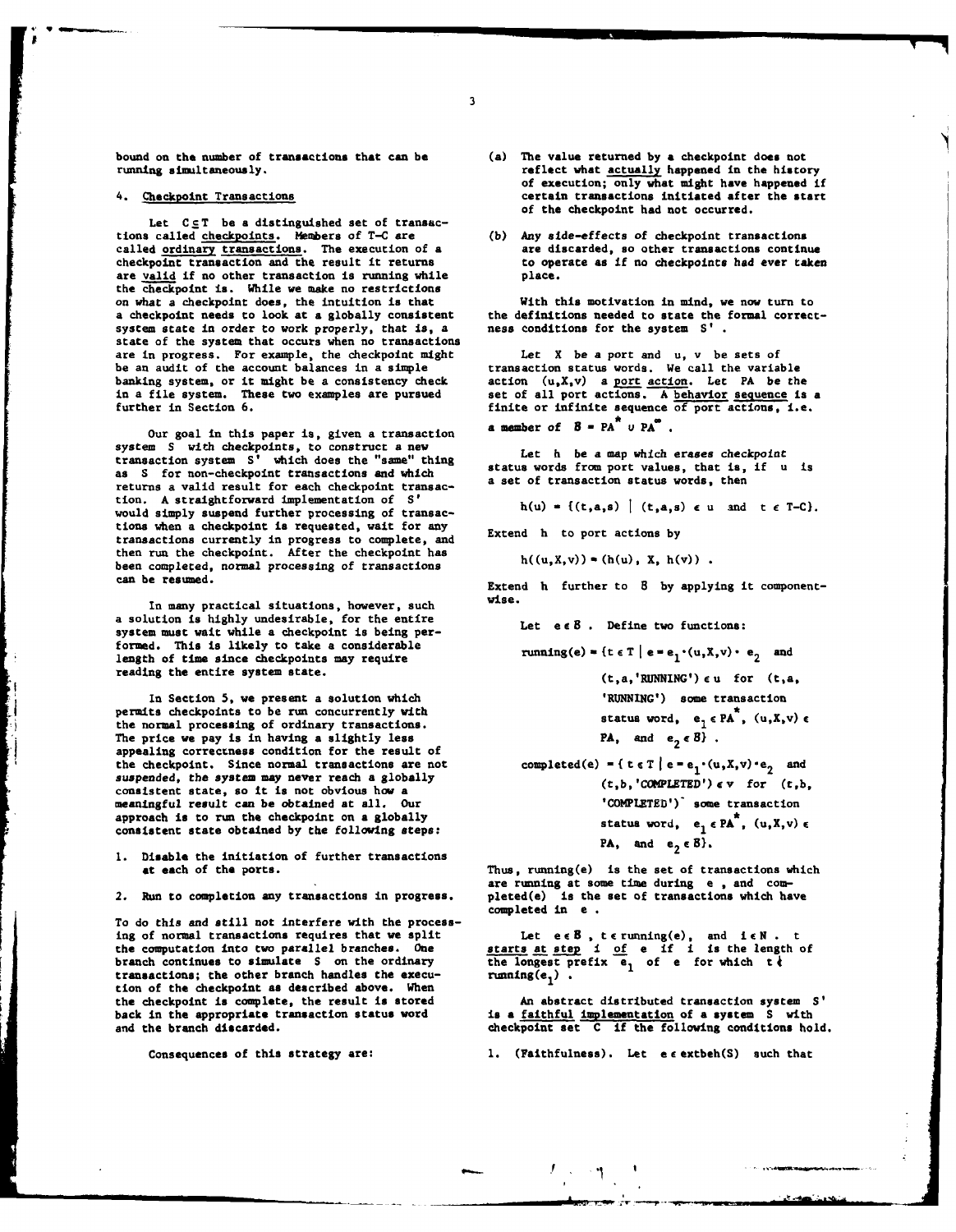function with domain  $dom(a)$ . Then there exists  $e' \in extbeh(S')$  such that  $h(e') = e$ 

**3.** (Validity of checkpoints). Let **e'c** extbeh(S'), tually, it ceases processing new transactions **c eC** , and suppose c runs to completion in e' entirely, and all the transactions currently in

exists **e** e extbeh(S) such that c runs to exists e extrem(5) such that c runs to<br>completion in e and produces result **b**, and **the structure of S'** is similar to that of

- 
- (11)  $h(e_1') = e_1$ ;
- 

 $=$   $\text{running}(e_1e_2f) - \text{completed}(e_1e_2)$ .

insures that **S'** computes acceptable results for might learn this. It might access its port and see result of each checkpoint must be a value obtain-<br>able by some computation of S which (1) runs no Secondly, it might receive a "message" from the able by some computation of S which **(1)** runs no checkpoints before the given checkpoint, **(11)** checkpoints before the given checkpoint, (ii) checkpoint initiator informing it of the start of agrees with the computation of S' up to the the checkpoint. Finally, it might read an intern agrees with the computation of S' up to the the checkpoint. Finally, it might read an internal<br>point where the checkpoint began (again ignoring variable and detect that the computation of S<sub>s</sub> other checkpoints), (iII) only initiates transac- has begun to diverge from that of **So .** enabling it tions thereafter which actually occurred in **S' ,** and (iv) runs the checkpoint after all the transac- to deduce that the checkpoint has started. tions in progress at the time of the checkpoint **request together with any transactions initiated** When the checkpoint initiator discovers the after the checkpoint have completed, thereby start of the checkpoint, it broadcasts this fact

ļ

system *S* with checkpoint set *C*, we sketch how real port. In this way, future transaction to construct a new system *S'* which faithfully requests are ignored by S<sub>C</sub>, and results of to construct a new system S' which faithfully

h(e) = e (i.e. e contains no checkpoint **S<sub>0</sub>** ignores checkpoints but otherwise acts transactions). Let **a: C+N be a** partial **just like S S** , **ceC** , **does exactly the same** thing as S<sub>0</sub> up until checkpoint c is requested. running(e') = running(e) u dom( $\sigma$ ), and for all At that time, the computation of  $S_c$  begins to  $\tilde{c}$  cdom( $\sigma$ ), t starts at step  $\sigma(1)$  in e'. diverge from that of  $S_0$ .  $S_c$  continues behaving 2. (Safety). Let  $e' \in exttbeh(S')$ . Then  $h(e') \in$  like S, but it starts ignoring certain new trans-<br>extbeh(S). actions that are being processed by S<sub>0</sub>. Evenand produces result b. Let i be the step at progress are run to completion. At that time,  $S_c$ <br>which c starts in e', and let e<sub>1</sub>' be the tuns checkpoint transaction c, and when it comwhich c states in  $\epsilon$ , and let  $\epsilon_1$  be the **runs** checkpoint transaction c, and when it comprefix of  $\epsilon'$  of length i. Let  $\epsilon_2'$  be the pletes, S<sub>c</sub> writes the result back into the transshortest word such that  $e_1^{\phantom{1}}e_2^{\phantom{1}}$  is a prefix of action status word at the initiating port. S<sub>c</sub> has  $e'$  and  $c \in \text{complete}(e_1'e_2')$ . Then there then completed its task and can terminate.

S. Each process and variable of S has a corres-<br>ponding process or variable in S'. Process k e satisfies the following. There exist words<br>  $e_1$ ,  $e_2$ , f such that  $e_1e_2$ f is a prefix of e, of S' simulates process **k** in each of the S<sub>1</sub>, and **2** of **2** of **Simulates** process **k in each of the state of the state of the state of the <b>S.** II and  $\mathbf{1} \in \{0\}$  u **C**. Similarly, internal variable X of (1) h(e<sub>1</sub>e<sub>2</sub>) = e<sub>1</sub>e<sub>2</sub>; S' simulates internal variable X in each of the **Si "** The states of processes in **S'** are labelled sets of states of corresponding processes of **S ,** (iii) running( $e_1e_2$ )  $\subseteq$  running( $e_1'e_2'$ ) ; and values of variables in  $\infty$  are labelled sets of  $\infty$ , where and values of variables in S' are labelled sets (iv)  $c \in \text{complete}(e_1e_2f)$  and  $\{c\}$  **the labels are taken from**  $\{0\}$  **u C**. **S** and **S'** have identical ports and port values.

We now describe in some detail the operation Conditions (1) and (2) insure that  $S'$  of the processes in  $S_c$ . Each process does<br>faithfully simulates  $S$  on the non-checkpoint<br>transactions and that the presence or absence of exactly the same thing as the correspondi ing of other transactions **by S' .** Condition **(3)** been requested. There are three ways that a process  $\frac{1}{2}$  wariable and detect that the computation of  $S_c$ 

start of the checkpoint, it broadcasts this fact insuring a valid result. The other processes of  $S_c$ . Each process of  $\overline{S_c}$ 5. A Faithful Implementation **S**<sub>c</sub> upon learning of the initiation of the checkpoint makes a private copy of its port and there-Given an abstract distributed transaction after refers to its private copy rather than the implements S.<br>
transactions produced by S<sub>c</sub> (which might differ S' operates by simulating a number of copies from those produced by  $S_0$  do not affect the real<br>of S: a "base" copy  $S_0$  and a copy  $S_c$  for ports. When a process of  $S_c$  finally discovers<br>each ceC.  $S_0$  processes all checkpoint transaction requests received **by S',** pleted, it sends back an acknowledgement to the and S<sub>c</sub> processes checkpoint transaction c . checkpoint initiator. When the initiator has received an acknowledgement from **each** process

**• , -"- - \_-i- new--]\_**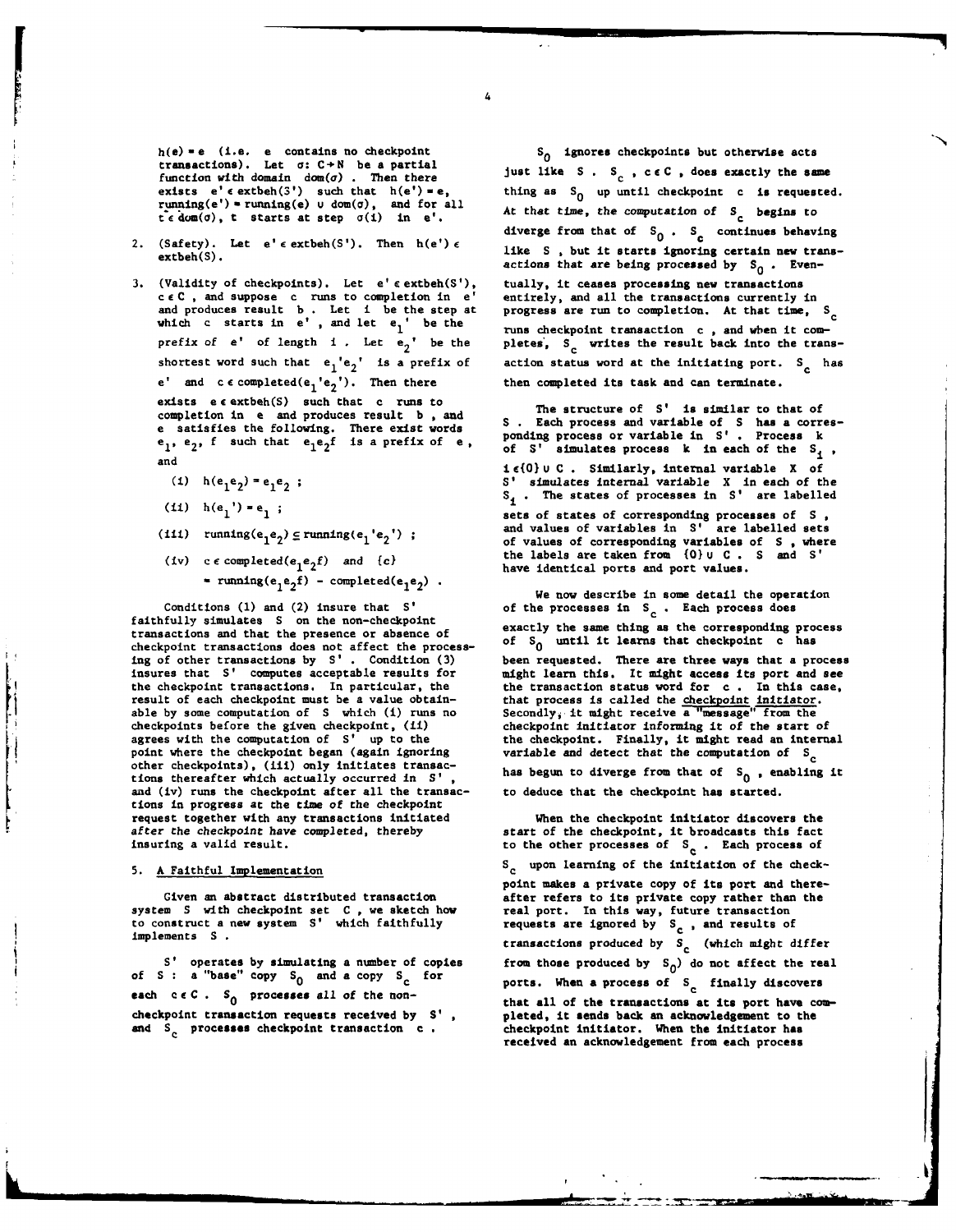(including itself), it begins processing the check- the conditions for being **a** faithful implementation private copy of its port. All of the processes of S<sub>c</sub> continue operating and serve collectively to that is, that every transaction which is requested process the checkpoint c . When c completes, the checkpoint initiator copies the final transac- This property holds for non-checkpoint

The correctness conditions of Section 4 are transactions because each of the phases in process-<br>quite strong and do not permit S' to make any ing a checkpoint terminates. Eventually a request accesses to the ports other than those made by  $S_0$ , for checkpoint c gets noticed by the process of a screened by the process of  $S_c$  which owns the port; otherwise,  $S_c$  and hence Therefore, the simulation of the  $S_c$ ,  $c \in C$ , must<br>  $S$  would fail to process future trausactions origi-<br>
be coordinated with that of  $S_0$  so that all real anting at that port. After the checkpoint request port accesses by **S** are "piggybacked" onto port is noticed, the checkpoint initiator notifies all<br>concesses of S<sub>c</sub>; hence, eventually all of accesses by  $S_0$ . The basic strategy is that  $S_0$  the other processes learn of the request. After runs freely, but a process of S<sub>c</sub> wishing to each process becomes aware of the checkpoint, it access the real port must wait until the corres- stops accepting requests for **new** transactions; ponding process of S<sub>0</sub> is ready to make its next hence, eventually S<sub>c</sub> stops processing new port access. The two (or more) accesses are then **transactions.** S<sub>c</sub> continues to simulate S on the combined into one and performed simultaneously, transactions that it has accepted; they all even-The accesses never conflict because each process of tually complete since they would in **S .** Each S<sub>c</sub> does the exact same thing as the corresponding process eventually acknowledges completion to the notation of the second intitiator, so eventually the checkpoint transacturers of S<sub>c</sub> in intitiator, so eventually the c process of  $S_0$  up until the point where it dis-<br>covers the start of the checkpoint. Thereafter, it<br>covers the start of the checkpoint. Thereafter, it over the status word for c **, whereas is a so eventually the checkpoint transaction will**<br>only modifies the status word for c , whereas complete and produce a valid result, which is processes of **S0** only modify status words for complete and produce a valid result, which is  $\frac{1}{2}$  copied back into the port.<br>ordinary transactions.

At any point in the computation, only a finite set **D** of checkpoints have ever been initiated, so required. the computation of every S<sub>c</sub>, c e C-D, is identi-<br>
We remark that under certain naturally-<br>
We remark that under certain naturallycal to the computation of  $S_0$  and need be repre-<br>  $\begin{array}{ccc}\n&\text{We remark that under certain naturally-}\n\end{array}$  occurring conditions, the efficiency of S' can sented only once. As soon as a process of **S'** be made to approach the efficiency of **S .** Namely, discovers that checkpoint c is in progress, assume that **all** checkpoint transactions originate discovers that checkpoint c is in progress, assume that all checkpoint transactions originate<br>either by being the checkpoint initiator, receiving at the same port. Then it is an easy matter to<br>a message from the checkpoint reading an internal variable in which the  $c<sup>th</sup>$  checkpoint is handled at a time. If several are component differs from the 0<sup>cm</sup>, it splits the one to process and wait until it completes before simulation of S<sub>c</sub> from that of S<sub>O</sub> and from then handling another. Since only one checkpoint c **on,** the two simulations continue independently, **as** is running at a time, each process of **S'** need described above. Hence, S' actually simulates a finite but growing set of computations. process of S<sub>0</sub> and the corresponding process of a finite but growing set of computations.

S' needs a mechanism which permits the checkpoint of some checkpoint  $S_d$ ,  $d \neq c$ , then it knows that initiator to communicate with every other process, checkpoint c must have completed; hence it In any particular application, such a communica-<br>terminates the simulation of **S**<sub>c</sub>. Thus, the tion mechanism would probably already exist in the **cannot allow the contract of the contract** variables underlying system **S** . However, if it isn't already there, then we require that S' be augustus august in the such a facility.<br> **augusting the contract of the such a facility.**<br> **Also also facility** for the such that the support of the such that the support of the such that the support of the support of the

transaction system with checkpoint set **C ,** and values.) Likewise, the time required **by S'** let **S'** be the system described above. Then **S'** when appropriately measured, should be at worst

Proof Sketch. We omit the tedious but straightforward verification that **S'** satisfies of S. It remains to verify however that S' is<br>a correct abstract distributed transaction system.

tion status word for c from the private copy of the private copy of transactions by the safety property and the fact its port back into the real port.<br>that it holds for **S**. It holds for checkpoint nating at that port. After the checkpoint request is noticed, the checkpoint initiator notifies all

> Hence, S' is an abstract distributed trans-<br>action system which faithfully implements S, as п

requested simultaneously, the initiator will pick<br>one to process and wait until it completes before

In order to carry out the above implementation, change of the request In order to carry out the above implementation, change changed and control the sthere the

and process states is only double that of **S**. cate copies of those objects for which the two Theorem. Let **S** be an abstract distributed executions **So, Sc** really produce different

is **a** faithful implementation of **S** *.* double that of **S** on the particular computations actually simulated.

**5**